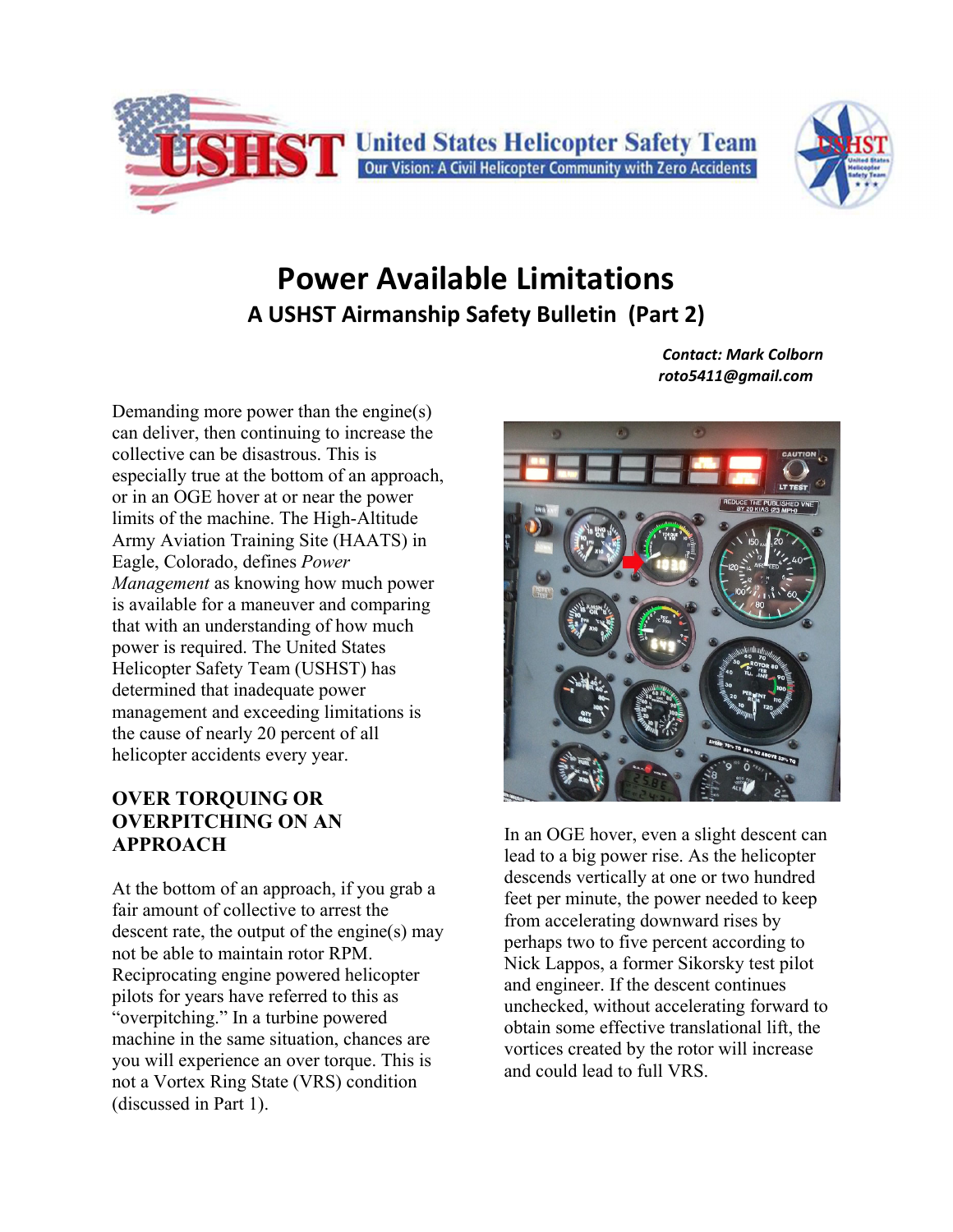### **REACHING A POWER LIMIT**

If power limited in a hover, the machine will have trouble reaching effective translational lift for takeoff. If the helicopter has reached its environmental service limit in cruise flight, the helicopter will not climb any higher. Since the engine(s) have reached their limit, increasing the collective will cause the rotor RPM to droop, or slow down. In the turbine engine world, this condition may be referred to as N1 topping. A good analogy is driving your car over a mountain pass. As you drive farther and farther up the mountain, you depress the accelerator pedal more toward the floor. When the accelerator pedal gets to the floor, the car has no additional power and starts to slow down. The car's engine is giving you all the power it has.



A helicopter in this situation will not be able to maintain rotor RPM. If you keep pulling up on the collective to increase thrust, or try to arrest the descent rate, the rotor will droop, and it drags the engine RPM down with it. With any decrease in rotor RPM, an increase in the coning angle will occur. Coning is a very second order effect compared to decreasing rotor RPM. Also, with a decrease in rotor RPM, the tail rotor also slows down, and can lead to a loss of directional control and an uncommanded spin (LTE).

### **EXPERIENCING A POWER AVAILABLE LIMITATION SITUATION**

In an OGE hover, or slow flight above the helicopter's service ceiling, once the rotor RPM decays, the descent increases rapidly because thrust is proportional to RPM squared. At a certain engine and low rotor RPM, depending on the model, the helicopter may become uncontrollable due to blade stall. At this critical point, if there is no maneuver room, the impending result is, at the very least, embarrassing (provided you survive).

When can you experience a power available limitation situation?

1. Taking off overloaded, or on a hot day, or with high humidity at high altitude, or with a tail wind and not having enough power to clear an obstacle or trees (N1 topping).

2. Coming in too hot (or fast, with the rotor disk tilted aft at a steep angle in relation to the ground), too heavily loaded, or downwind on an approach, then trying to arrest the descent rate at the bottom (overpitching)…with insufficient power to develop high thrust needed to arrest the descent rate.

3. Trying to hover out-of-ground effect at an altitude exceeding the chart limits, or

4. Trying to get over a mountain pass that is above the service ceiling of your helicopter.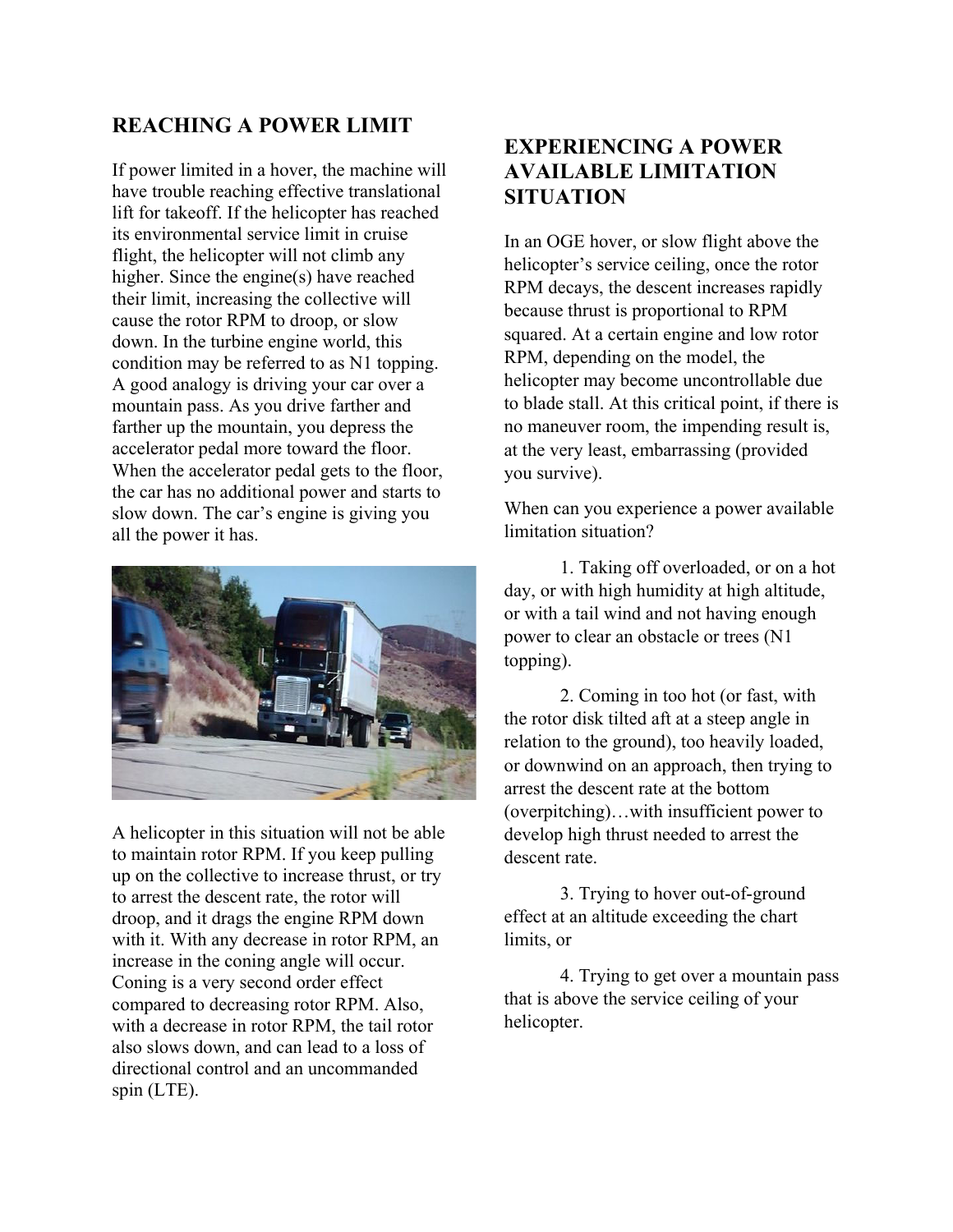

## **HIGH DENSITY ALTITUDE OPERATIONS**

Helicopters perform much differently at higher altitudes, high humidity, high outside air temperatures, and at or near maximum gross weight. At altitude and in high temperature the engine will develop less power, while simultaneously, the rotor needs more power to develop the same thrust. As a helicopter climbs higher, the air gets thinner and less lift is produced by the rotor blades. Technically, if the helicopter gets to the altitude, the blades develop 1-g thrust. The problem is that if the pilot slows the helicopter down, the rotor will need more power, and then the rotor RPM decay ensues, and the settling occurs. At altitude, power available is less, and power required

is more. The decrease in performance can be so significant that the pilot may not realize he or she is out of power until it's too late. On approach to a landing, the approach angle and subsequent collective input at the bottom of an approach that worked just fine during a solo flight (or with less baggage, cargo, or passengers onboard), or at a lower density altitude, suddenly won't necessarily arrest the helicopter's rate of descent.



## **LOSS OF CONTROL INFLIGHT**

Most pilots, after experiencing a power available limitation situation, are confused by what happened. The first thing most pilots say (providing they survive) is; "I had an engine failure." Not true. In many cases the NTSB sends the engine(s) in for analysis and discovers the engine(s) was operating just fine right up until the point of impact. If video of the incident exists, manufacturers can perform a sound analysis and determine the rotor and/or engine RPM at time of impact. In nearly every case, they determine the rotor or engine RPM is way below the red line. Every one of these accidents could have been completely avoided with a little bit of knowledge and proper prior planning.